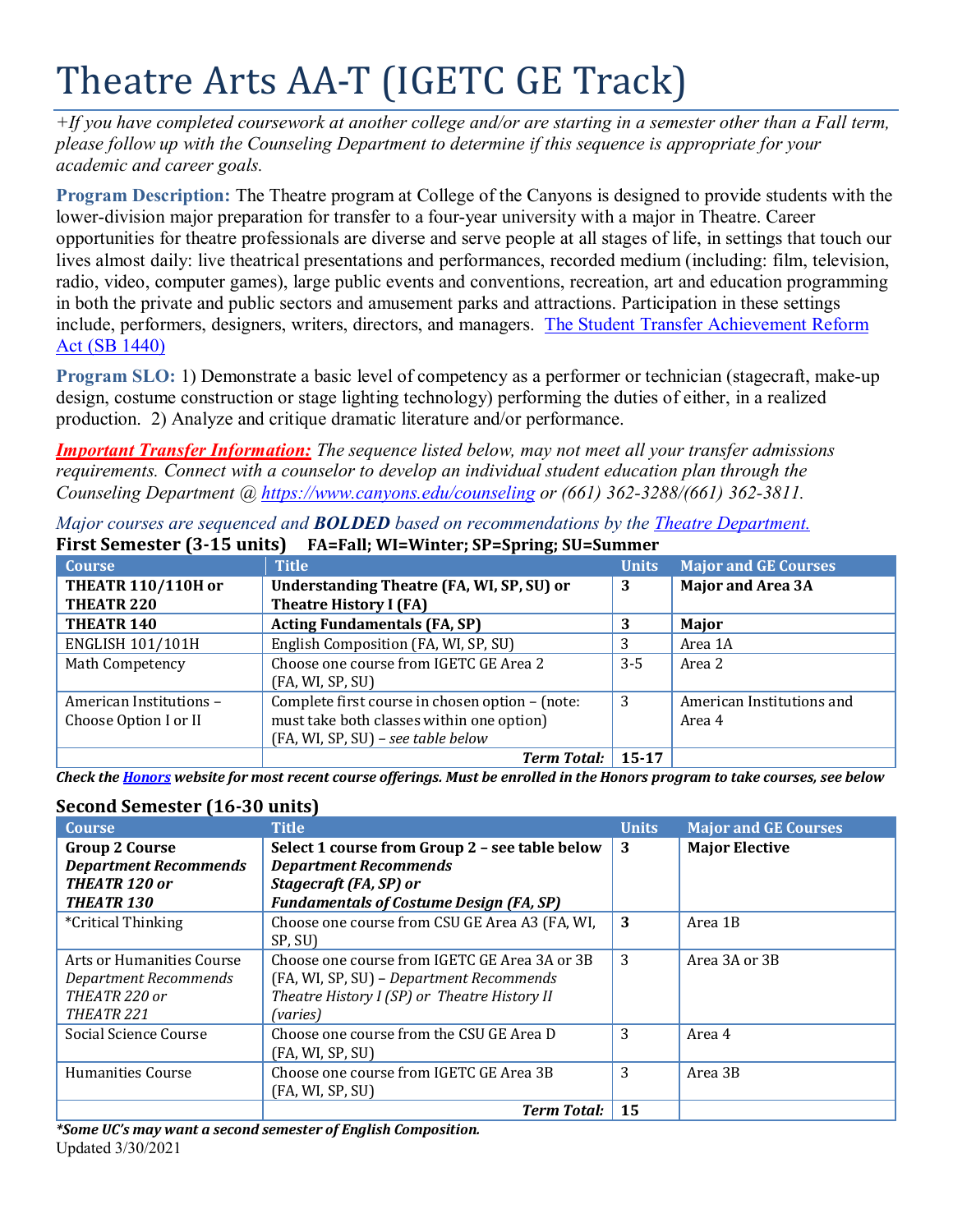## **Third Semester (31-46.5 units)**

| <b>Course</b>                                                        | <b>Title</b>                                                                                                                                                | <b>Units</b> | <b>Major and GE Courses</b>         |
|----------------------------------------------------------------------|-------------------------------------------------------------------------------------------------------------------------------------------------------------|--------------|-------------------------------------|
| <b>Group 1 Course</b>                                                | Choose one course from Group 1, see table<br>below (FA, SP)                                                                                                 | $1.5 - 4$    | <b>Major Elective</b>               |
| Group 2 Course-<br><b>Department Recommends</b><br><b>THEATR 141</b> | Choose 1 course from Group 2 - see table<br>below, Department Recommends<br><b>Scene Performance (FA, SP)</b>                                               | 3            | <b>Major Elective</b>               |
| American Institutions                                                | Complete second course in chosen option - (note:<br>must take both classes within one option)<br>(FA, WI, SP, SU) - see table below                         | 3            | American Institutions and<br>Area 4 |
| <b>Biological Science</b>                                            | Choose any course from IGETC GE Area 5B (if not<br>taking the corresponding lab, will need to add a lab<br>to the Physical Science course) (FA, WI, SP, SU) | $3-4$        | Area 5B (and 5C)                    |
| COMS 105/105H                                                        | Fundamentals of Public Speaking (FA, WI, SP, SU)                                                                                                            | 3            | Area 1C                             |
| <b>UC</b> Elective                                                   | Choose one course that is UC transferable<br>(FA, WI, SP, SU)                                                                                               | 3            | Elective                            |
|                                                                      | <b>Term Total:</b>                                                                                                                                          | $16.5+$      |                                     |

*++ Foreign Language is required as part of the IGETC transfer general education breadth. This is a UC requirement. Proficiency equivalent to two years of a high school foreign language with a "C" or better will meet the IGETC Language other than English requirement. High School Transcripts must be on file in Admissions. Please see the Counseling Office for additional information.*

## **Fourth Semester (47.5-60 units)**

| <b>Course</b>             | <b>Title</b>                                         | <b>Units</b> | <b>Major and GE Courses</b>   |
|---------------------------|------------------------------------------------------|--------------|-------------------------------|
| <b>Group 1 Course</b>     | Choose one course from Group 2, listed below         | $1.5 - 4$    | <b>Major Elective</b>         |
|                           | (FA, WI, SP)                                         |              |                               |
| <b>Group 2 Course</b>     | Select 1 course from Group 2 - see table below       | 3            | <b>Major Elective</b>         |
|                           | (FA, WI, SP, SU)                                     |              |                               |
| <b>Physical Science</b>   | Choose one course from IGETC GE Area 5A (if not      | $3 - 4$      | Area 5A (and 5C)              |
|                           | taking the corresponding lab, will need to add a lab |              |                               |
|                           | to the Life Science course) (FA, WI, SP, SU)         |              |                               |
| ++UC Elective (Consider a | Choose one course that is UC transferable            | $3-5$        | Elective (Have you met the UC |
| Foreign Language)         | (FA, WI, SP, SU)                                     |              | Foreign Language              |
|                           |                                                      |              | Requirement?)                 |
| UC Elective               | Choose one course that is UC transferable            | 3            | Elective                      |
|                           | (FA, WI, SP, SU)                                     |              |                               |
|                           | <b>Term Total:</b>                                   | $13.5+$      |                               |

*Students are encouraged to complete additional Theatre courses to fulfill elective units.*  **Total Units: 60+**

#### **Group 1 – Select 3 units from the following:**

| *THEATR 180A               | Rehearsal/Performance (Drama): Ensemble (FA, SP)              | $1.5 - 4$ |
|----------------------------|---------------------------------------------------------------|-----------|
| <i><b>*THEATR 180B</b></i> | Rehearsal/Performance (Drama): Supporting Role (FA, SP)       | $1.5 - 4$ |
| *THEATR 180C               | Rehearsal/Performance (Drama): Principal (FA, SP)             | $1.5 - 4$ |
| THEATR <sub>181A</sub>     | New Play Development and Production – Beginning (FA)          | $1.5 - 4$ |
| <b>THEATR 181B</b>         | New Play Development & Production (Intermediate) (FA)         | $1.5 - 4$ |
| THEATR <sub>181C</sub>     | New Play Development & Production (Advanced) (FA)             | $1.5 - 4$ |
| *THEATR 182A               | Rehearsal/Performance (Comedy): Ensemble (FA)                 | $1.5 - 4$ |
| *THEATR 182B               | Rehearsal/Performance (Comedy): Supporting Role (FA)          | $1.5 - 4$ |
| *THEATR 182C               | Rehearsal/Performance (Comedy): Principal (FA)                | $1.5 - 4$ |
| THEATR <sub>184A</sub>     | Rehearsal/Performance (Musical Theatre): Ensemble (SP)        | $1.5 - 4$ |
| <b>THEATR 184B</b>         | Rehearsal/Performance (Musical Theatre): Supporting Role (SP) | $1.5 - 4$ |
| <b>THEATR 184C</b>         | Rehearsal/Performance (Musical Theatre): Principal (SP)       | $1.5 - 4$ |
| <b>THEATR 186A</b>         | Technical Theatre I (Beginning) (FA, SP)                      | $1.5 - 4$ |
| <b>THEATR 186B</b>         | Technical Theatre I (Intermediate) (FA, SP)                   | $1.5 - 4$ |

*\*These Courses are offered every fall term and alternating spring terms.*